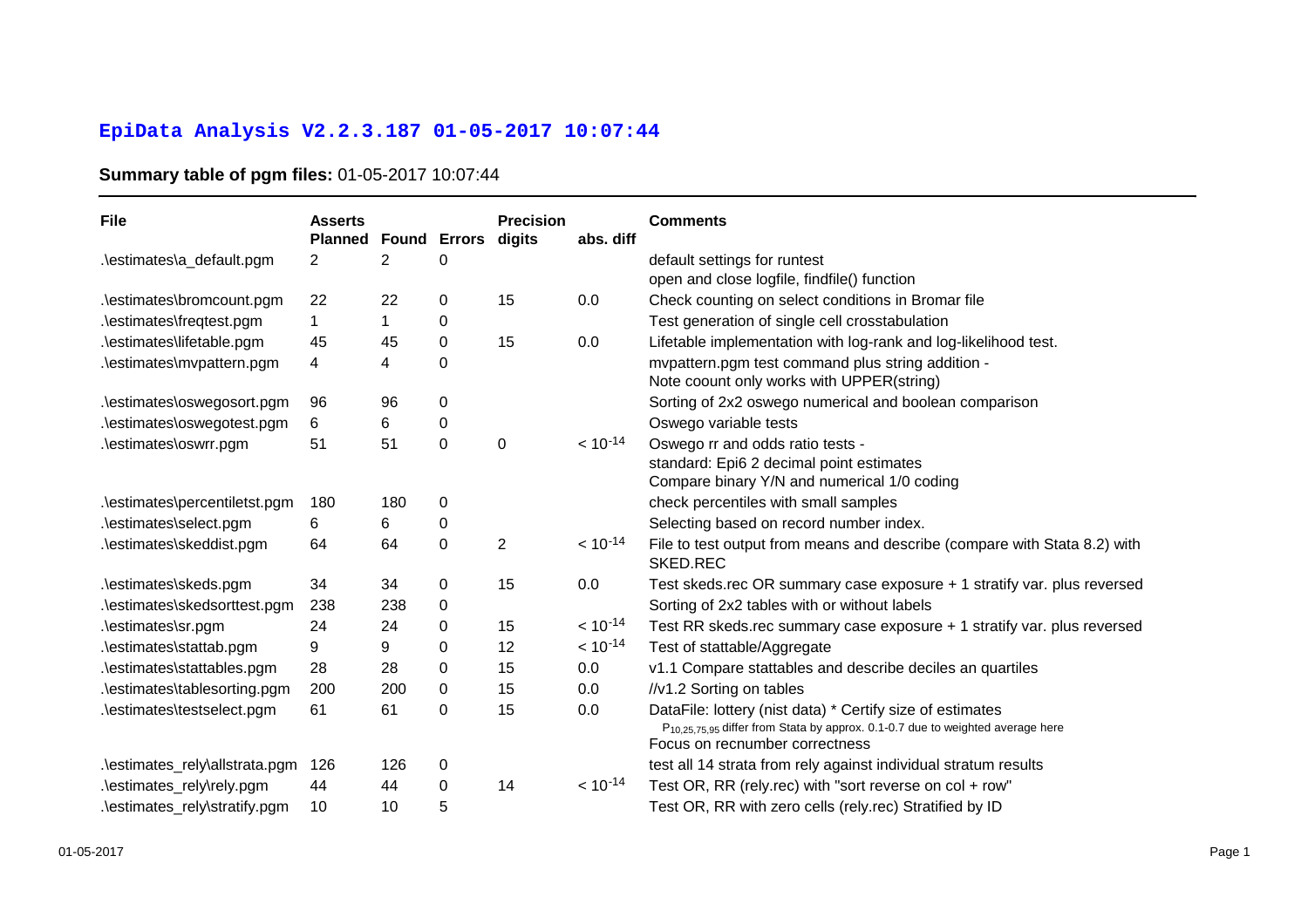| .\estimates_rely\zerocell.pgm | 10          | 10          | 0           | 12             | $< 10^{-14}$ | * Test OR, RR (rely.rec)<br>Subset with zero in Case not exposed                                                                              |
|-------------------------------|-------------|-------------|-------------|----------------|--------------|-----------------------------------------------------------------------------------------------------------------------------------------------|
| .\expressions\STRING.pgm      | 23          | 23          | 0           | 15             | 0.0          | //v1.1 40 lines of string tests                                                                                                               |
| .\expressions\testparse.pgm   | 54          | 54          | 0           | $\overline{7}$ | $< 10^{-14}$ | //v1.1 testparse.pgm                                                                                                                          |
| .\expressions\test_Math.pgm   | 49          | 49          | 0           | $\overline{7}$ | $< 10^{-14}$ | //Math expressions v1.1 65 lines                                                                                                              |
| .\nist\lew.pgm                | 14          | 14          | 0           | 8              | $< 10^{-14}$ | File: lew.dat SD: 8 digits, rest: 15.                                                                                                         |
|                               |             |             |             |                |              | Note percentiles are weighted for distance btw. observations.<br>Ref: Bland M.Introduction to Medical Statistics, Oxford, 1995. Sec. Ed. p 55 |
| .\nist\lottery.pgm            | 15          | 15          | 0           | 9              | $< 10^{-14}$ | File: lottery.dat * Sd: 8 digits Rest: 12<br>P <sub>10,25,75,95</sub> differ from Stata by approx. 0.1-0.7 due to weighted average here       |
| .\nist\mavro.pgm              | 12          | 12          | $\mathbf 0$ | 12             | $< 10^{-14}$ | File: mavro.dat SD: 11 digits rest: 14 digits<br>Stata Claims P <sub>75</sub> =2.0021, but is 2.002125                                        |
| .\nist\michelso.pgm           | 12          | 12          | 0           | 12             | $< 10^{-14}$ | File: michelso.dat Sd: 11 digits Rest: 12<br>P <sub>25.75</sub> differ from Stata by approx. 0.0005 due to weighted average here              |
| .\nist\numacc1.pgm            | 12          | 12          | 0           | 15             | 0.0          | File: numacc1.dat SD: 12 digits rest: 12 digits                                                                                               |
| .\nist\numacc2.pgm            | 12          | 12          | 0           | 10             | $< 10^{-14}$ | File: numacc2.dat SD: 9 digits rest: 12 digits                                                                                                |
| .\nist\numacc3.pgm            | 12          | 12          | 0           | 11             | $< 10^{-14}$ | File: numacc3.dat SD: 8 digits rest: 12 digits                                                                                                |
| .\nist\numacc4.pgm            | 12          | 12          | 0           | 12             | $< 10^{-14}$ | File: numacc4.dat SD: 8 digits rest: 12 digits                                                                                                |
| .\nist\pidigits.pgm           | 14          | 14          | 0           | 9              | $< 10^{-14}$ | * File: pidigits.dat sd: 9 digits rest: 12 digits                                                                                             |
| .\oatest\oa1.pgm              | 12          | 12          | 0           | 15             | 0.0          | Pennsylvania test indicating non-missing day of onset among non-cases                                                                         |
| .\oatest\oatest.pgm           | 11          | 11          | 0           | $\overline{2}$ | $< 10^{-14}$ | Pennsylvania test of OR RR and EpiCurve                                                                                                       |
| .\other\cmds.pgm              | 3           | 3           | 0           |                |              | * user defined commands                                                                                                                       |
| .\other\comments.pgm          | $\mathbf 0$ | 0           | 0           |                |              | * Allowed comments in pgm files                                                                                                               |
| .\other\gen.pgm               | 3           | 3           | 0           |                |              | test generation of random data generate 500 new records.<br>Then generate random variables sex, weight and date of birth"                     |
| .\other\testimif.pgm          | 1           | $\mathbf 1$ | 0           |                |              | Test immediate if (for use in menu systems).                                                                                                  |
| .\other\testlag.pgm           | 4           | 4           | 0           |                |              | //Test of lag function                                                                                                                        |
| .\readwrite\epi6fields.pgm    | 35          | 35          | 0           |                |              | // Test EPI6 fields                                                                                                                           |
| .\readwrite\h1.pgm            | 11          | 11          | 0           |                |              | //Merge test using /table                                                                                                                     |
| .\readwrite\readwrite.pgm     | 85          | 85          | 0           |                |              | // v17.aug.2007 Read and write file tests<br>set read deleted, recverified, recdeleted<br>(string fields tested as upper case !!              |
| .\readwrite\relatetest.pgm    | 37          | 37          | 0           | 15             | 0.0          | // test relate by value of means in complete and combined file with relate                                                                    |
| .\readwrite\testmerge.pgm     | 56          | 56          | 0           |                |              | Test merge works correctly with /update and /updateall                                                                                        |
| .\readwrite\ts.pgm            | 14          | 14          | 0           |                |              | Test of read and write upper and lower case string<br>Define uppercase and date variables, write and read                                     |